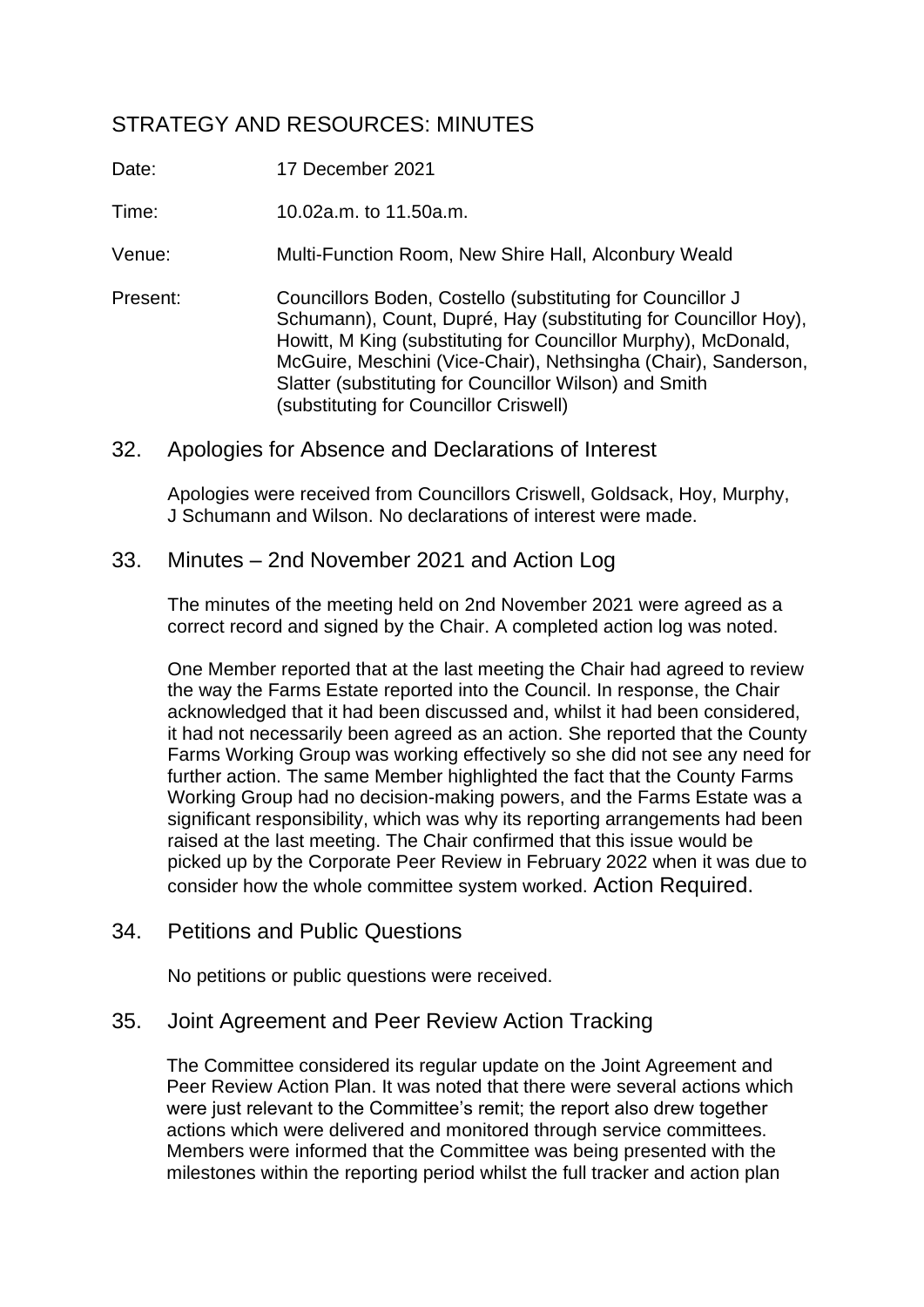were both linked from the report. Attention was drawn to page 19 of the agenda where it was noted that LGA training on the role of statutory officers had been rescheduled from 8 December to 31 January to allow more time for Members to attend.

Individual Members raised the following issues in relation to the report:

- queried which Members had attended a facilitated workshop to explore the decoupling of joint management arrangements with Peterborough City Council (PCC) and requested an update on future actions. The Chair reported that she had together with the Vice-Chair attended the workshop where they had been constructive discussions with the Leader and Deputy Leader of PCC. The conclusion was that discussions would continue as there were some areas where it was felt it was the right option, for the moment, to continue to work together, which had been reflected in the Peer Review report particularly in relation to health. It was noted that the area of most uncertainty was Children's Services, and because of the discussion between the Councils' leaders a report was being commissioned in January/February reviewing the impact of shared Children's Services, which would be considered by the Council in March.
- reminded the Committee that the Joint Agreement had placed a moratorium on any new senior (Director level and above) appointments shared with Peterborough with all new senior appointments being for made for Cambridgeshire only. It was felt that the Joint Administration needed to make an announcement on what it intended to do in relation to this statement. There was concern that the level of uncertainty was impacting negatively on the Council's Management Team. Another Member highlighted the very constructive and considered discussion taking place between Cambridgeshire and Peterborough Members and officers; the position alluded to above was therefore not recognised. It was acknowledged that there was a process of change but it was being carried out step by step starting with the appointment of separate Chief Executives.
- highlighted the difference between the original Joint Agreement and the milestones and commented that it was therefore disappointing they were not presented side by side. Another Member commented that there was a difference between watering down and increasing and extending on the promises agreed.
- highlighted the Holiday Activity Fund and the statement in the Joint Agreement that "We will maintain free school meals for eligible children during school holidays." It was suggested that the Joint Administration was now going to consider what could be done such as the Holiday Activity Fund rather than maintain free school meals. Attention was drawn to the fact that approximately 60% more eligible pupils in Cambridge City accessed the Fund compared to East Cambridgeshire and there were similar access discrepancy levels for Fenland. It was therefore not sufficient to just monitor numbers in the Holiday Activity Fund instead the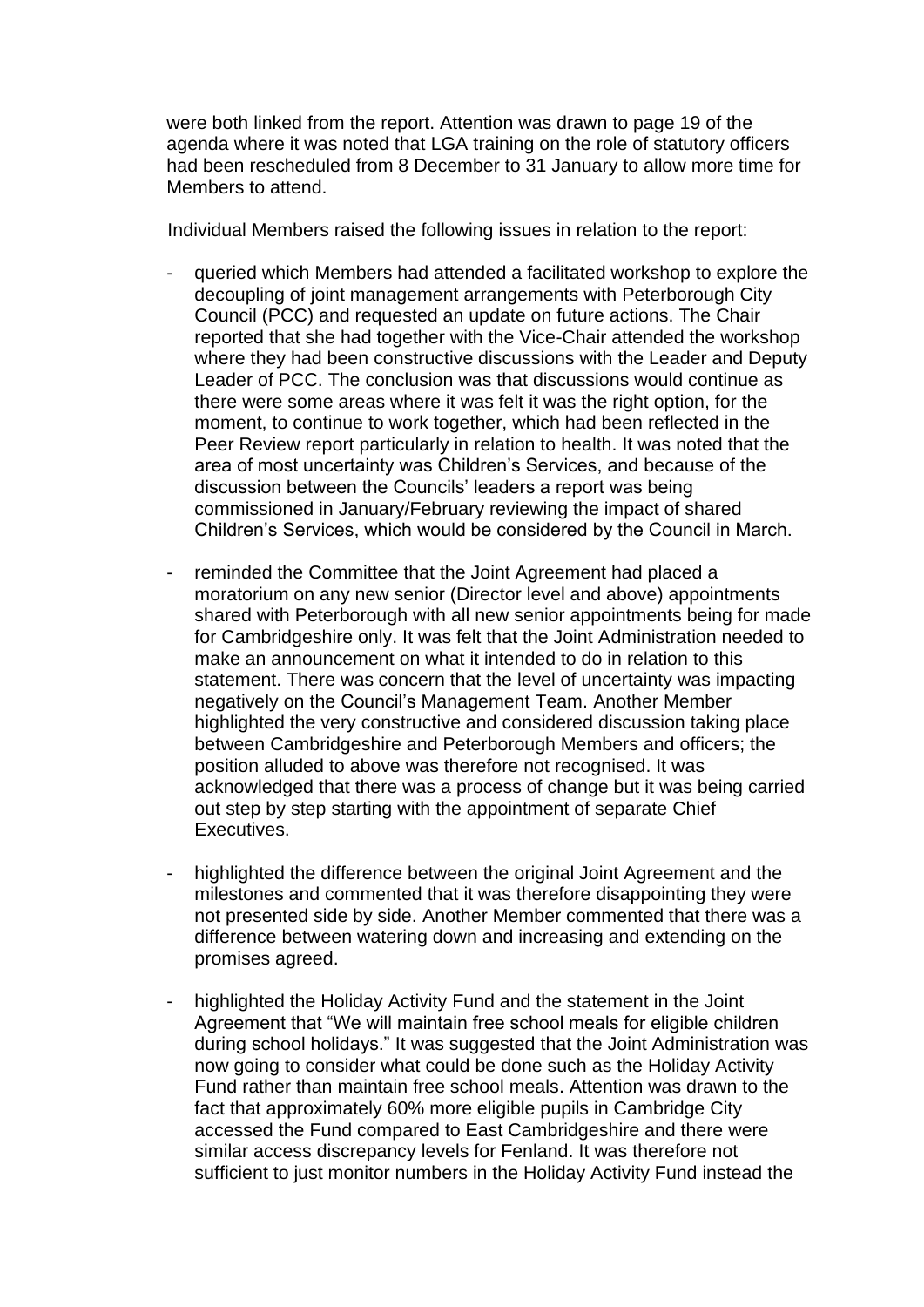Council should be monitoring the proportion of pupils eligible and try to address the gap. It was noted that this issue had been raised with the Chair of Children and Young People Committee who had asked the Member to champion it in his own area. However, whilst he had tried to do so it was important the Council's resources were used to do this work.

- reported that the statement in relation to the Real Living Wage (RLW) on page 12 of the agenda was not completely accurate. Staff had been told on 19 November that there would be paid the RLW back dated to April at the rate of £9.50, which was the old rate rather than new rate £9.90. It was therefore queried when staff would receive the RLW. The Council was also working to achieve full RLW accreditation, which was difficult to understand when the Council would have to pay the RLW to contracted staff and the Joint Administration had already voted against making it mandatory as part of the procurement rules for the cleaning contract. Another Member reported that he would welcome cross party support for the RLW.
- highlighted the lack of transformation of services since the election in May as there appeared to be no transformation projects presented to committee. The Council was therefore becoming increasingly dependent on its level of reserves and tax rises to deliver the budget.
- expressed concern about another level of bureaucracy involved in establishing area boards to deliver services locally in conjunction with District and Parish Councils.
- suggested that a full review of the library service to ensure it was meeting the needs of residents was a watering down of the Joint Agreement statement for the library service to remain free for everyone on Universal Credit. Another Member reported that the aim of the review was to hopefully make the service free for everyone.
- suggested that the establishment of a Strategic Programme Management Office needed a reporting route through the governance process.

The Chair reported that the Joint Administration was proud of the achievements recorded in the report in particular the funding of free school meals at the full rate for children throughout Cambridgeshire since May. This was very important given the cost-of-living crisis. She was also pleased with the progress of the RLW, and environment and sustainability work.

It was resolved unanimously to review the monitoring against actions identified in the joint agreement and peer review action plans.

## 36. Integrated Finance Monitoring Report for the period ending 31 October 2021

The Committee received a report detailing the performance of the Council for the 2021/22 financial year. The overall revenue budget position was showing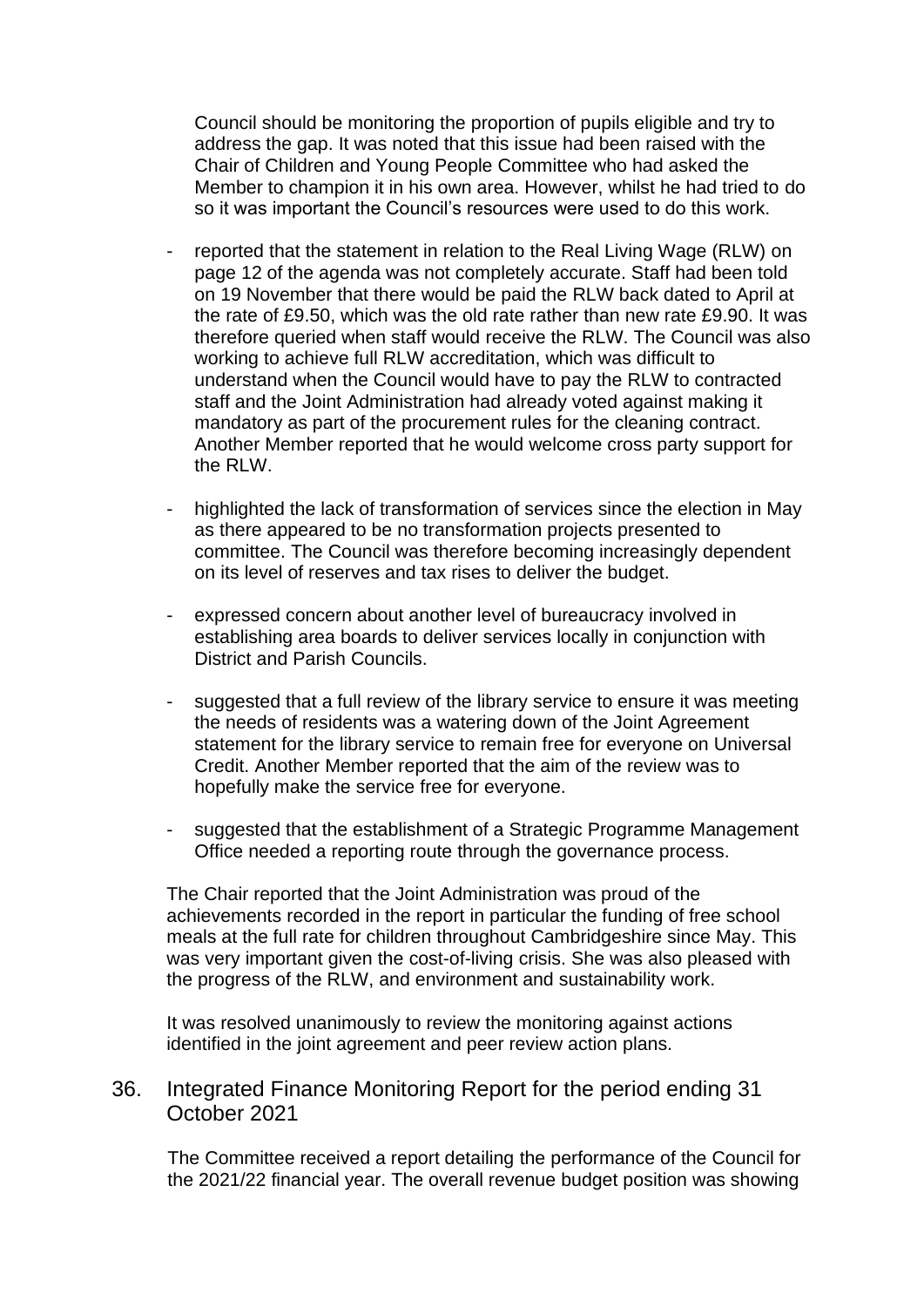an underspend of -£7.027m at year-end whilst the Capital Programme was showing a -£7.3m underspend. The £4m increase in revenue underspend was due primarily to the reducing pressure on the Adult Social Care budget. Spend was below the level budgeted for in the older people cohort as the number and unit cost of people receiving care was lower than expected. It was noted that much of this underspend was baselined out in the Business Plan for next year. However, it was partly offset by pressures in the working age adults' cohort. It was important to remember that there was a significant amount of uncertainty around these budgets particularly given the impact of the new variant. Attention was drawn to the other two areas making up this underspend, which included capital financing costs being lower than expected and the unwinding of corporate provision around increasing social care costs reflecting confirmed government grants.

One Member queried why the earmarking of £2m to reserves for Adults and Health had not been included in the total underspend which should therefore be £9m; he was therefore concerned about the lack of transparency regarding the reporting of the underspend. The Chair challenged the fact that there was £9m sitting in an account. The Council had a very high level of debt so additional funding reduced its debt, which then reduced the Council's debt charges, which was important in an environment of major inflation risks and rising costs.

Councillor Count moved an amendment to recommendation b) to add the following: "The reserve to be controlled and allocated by the Adults and Health committee, if needed, to specifically address unplanned for increased demographic or cost pressures. Any amounts not utilised to be returned to S&R committee for further consideration in two years' time;". He explained that he did not agree with this proposal because when the Adults and Health Committee asked for this it was not in the wider context of the business planning process and was therefore a very isolated decision. He felt that it had been inadequately described in the report. It was allocated to the Adults and Health Committee in the short-term but the short-term had not been defined. He had therefore allowed two years in his amendment which should provide for some clarity and flexibility in relation to Covid. It was also important that the Adults and Health Committee managed this expenditure rather than Strategy and Resources Committee.

The Chair of Adults and Health Committee welcomed the amendment if the motivation behind it was to have a better explanation. He reminded the Committee that the previous administration had left an £80m funding gap over four years so where the Joint Administration was able to identify some underspends it was prudent financial management not to spend them all in the short-term.

He informed the Committee that recommendation b) was all about Covid and reflected huge fluctuations in demand for adult social care. It was impossible to predict the outcome of the pandemic and therefore difficult to put the Council's financial projections for adults and health on a confident basis. These projections were changing monthly with the Council monitoring and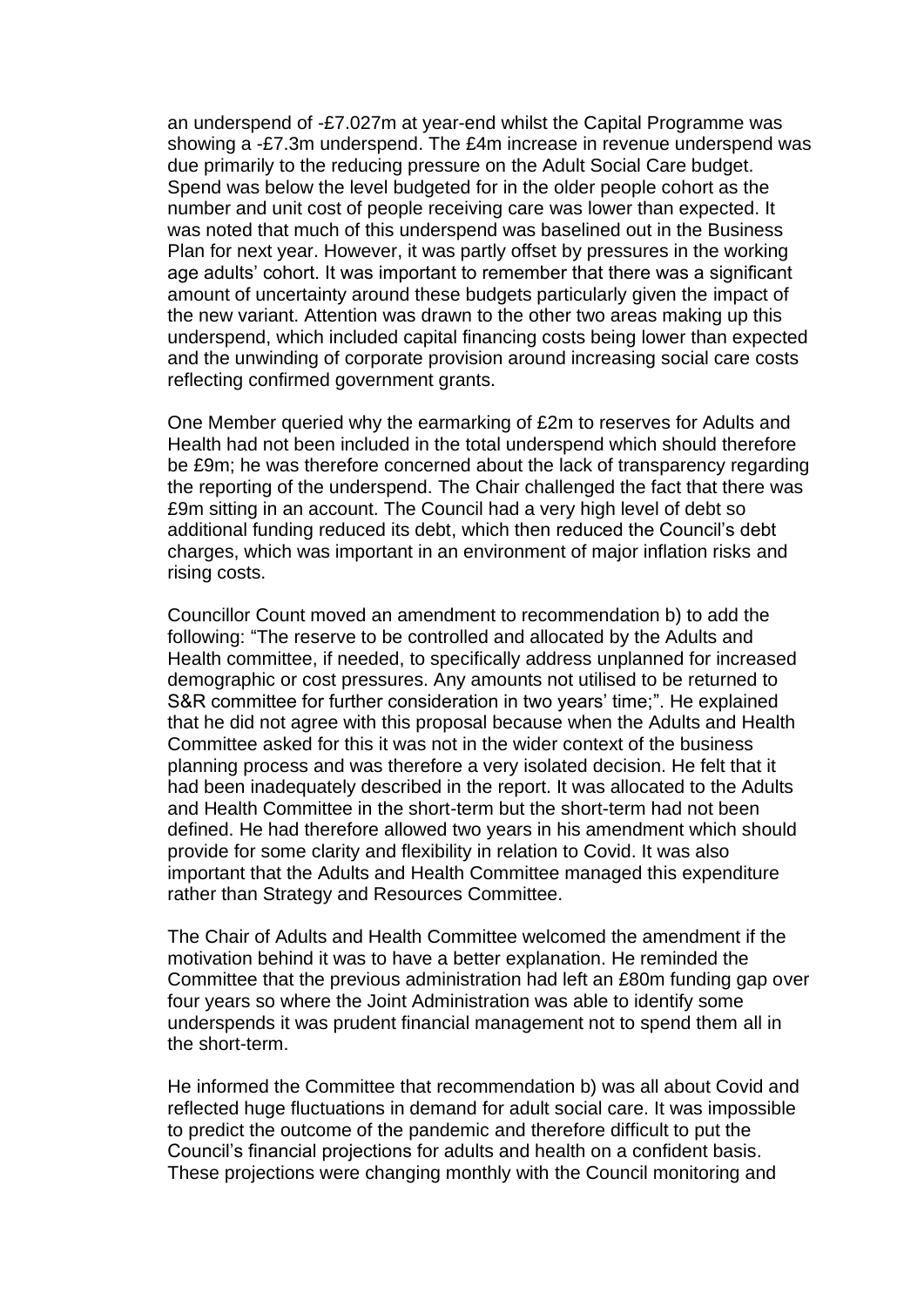understanding the consequences. There was an underspend in the Older People's budget but the reasons behind that were tragic and highly regrettable. It was unclear whether this would continue in the future so the creation of the reserve was a sensible decision. He reported that he was very concerned about care homes handing back contracts and the Council having to deal with the consequences. Many care home providers were suffering from workforce pressures including fair pay which had an impact on the Council's budget. Although the Government had given some funding for winter pressures, this funding finished in March and those pressures were unlikely to be finished by then. The funding announced for social care in the Local Government settlement was less than the extra cost of the care, which government announcements had placed on the authority. The Council had to cope so this was a sensible financial way of managing a very unpredictable situation.

Councillor Count also moved the addition of recommendation e) "Reallocate the current in year underspend of £424k for new scheme development, from the joint administration's proposal to be rolled over into next year. Instead transfer the £424k to the Highways Safety Team budget, for the creation of a 20mph capital fund." He was of the view that there had been a lack of imagination regarding the use of the £9m underspend. He suggested that there were items within the coronavirus area which could be funded such as children's mental health. He was concerned that there had been no new highways schemes between May and December. After discussions with the Highways Safety Team, he was proposing the creation of a 20mph capital fund, which was in line with the Joint Agreement. He was of the view that 20mph limits should be available for those areas who wanted them.

The Chair of Highways and Transport Committee reminded Members that it was set out in the Joint Administration Agreement to work in the Highways and Transport Committee towards delivering a revised 20mph policy and implementation. The Highways and Transport Committee had already discussed this issue and a report would be presented to its meeting in January with the amount of funding identified in the amendment. Given that it was already planned to take it to committee, there was therefore no benefit allocating it towards development costs and repaying it once a funding mechanism was approved by the committee.

Another Member reported that he thought the funding in the amendment was an addition to progress 20mph zones. It was important to note there was a difference in introducing it in the City compared to rural areas particularly in relation to affordability for parish councils. The Chair of Highways and Transport Committee reminded Members that there would be a three-year programme if approved by Highways and Transport Committee.

The Chair welcomed cross party support for the 20mph policy but the £424k funding was intended for new schemes and development and it would therefore be rolled over to next year for that purpose.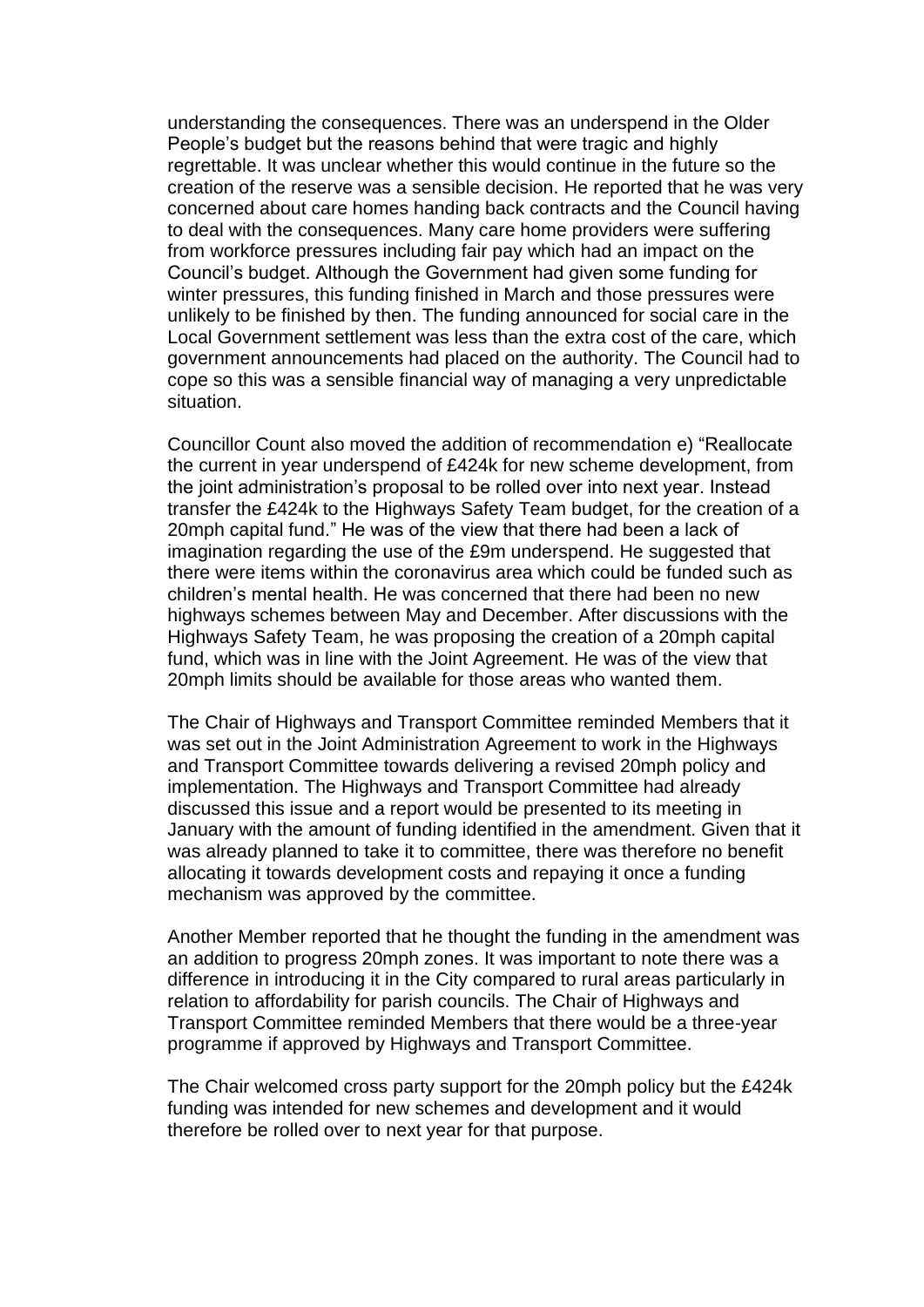It was queried whether it was possible in future to share amendments on the screen for the public to view whilst they were being discussed. Action Required.

On being put to the vote, the first amendment to recommendation b) was carried unanimously, the second amendment to add recommendation e) was lost.

Individual Members raised the following issues in relation to the report:

- suggested that the table on page 27 of the agenda was out of date and needed reviewing for the start of the new financial year. Members were reminded of why the schools funding was listed separately. It was suggested that the public health funding should also be considered separately as the current presentation was misleading in terms of the Council's spend. The Chair acknowledged that it would be a good idea to review this report for the start of the new financial year. Action Required. The Chair of Adults and Health Committee reminded Members that the Joint Administration supported an integrated health and social care system so he was not supportive of separating out the public health budget.
- expressed concern regarding how public health funding was managed. Although it was acknowledged that there had been a Covid crisis for nearly the last two years, the public health grant reserve had been allowed to increase significantly with no action taken to manage the situation. At the recent Adults and Health Committee, it had been reported that there would be some spending of the reserve; the proposals for funding were very good and welcomed. Unfortunately, they only addressed part of the public health reserve and failed to take account of a similar underspend next year for the same reasons. Some of the funding announced at committee was spread over three years so the effect was slower. Given all these reasons, there was likely to be an even higher public health reserve at the end of the next financial year. At a time of crisis, it was important to use all resources available, it was acknowledged that the Public Health Team was inundated with work but there were other ways public health outcomes could be achieved, for example by involving the City and District Councils. The Chair of Adults and Health Committee reported that the issue had been debated fully at two meetings of the Adults and Health Committee. The Joint Administration had inherited an underspend in public health. However, it should be noted that the Public Health Team was working at full capacity to manage the Covid crisis. It was important to spend the ringfenced public health funding, which was why the Director of Public Health had presented a programme in October, which was sustainable and deliverable during the pandemic; the remaining £0.9m would fund the potential health service pay increase.
- noted on page 39 of the agenda that 46 Local Highways Improvement Schemes had been delayed and carried forward to 22/23. This was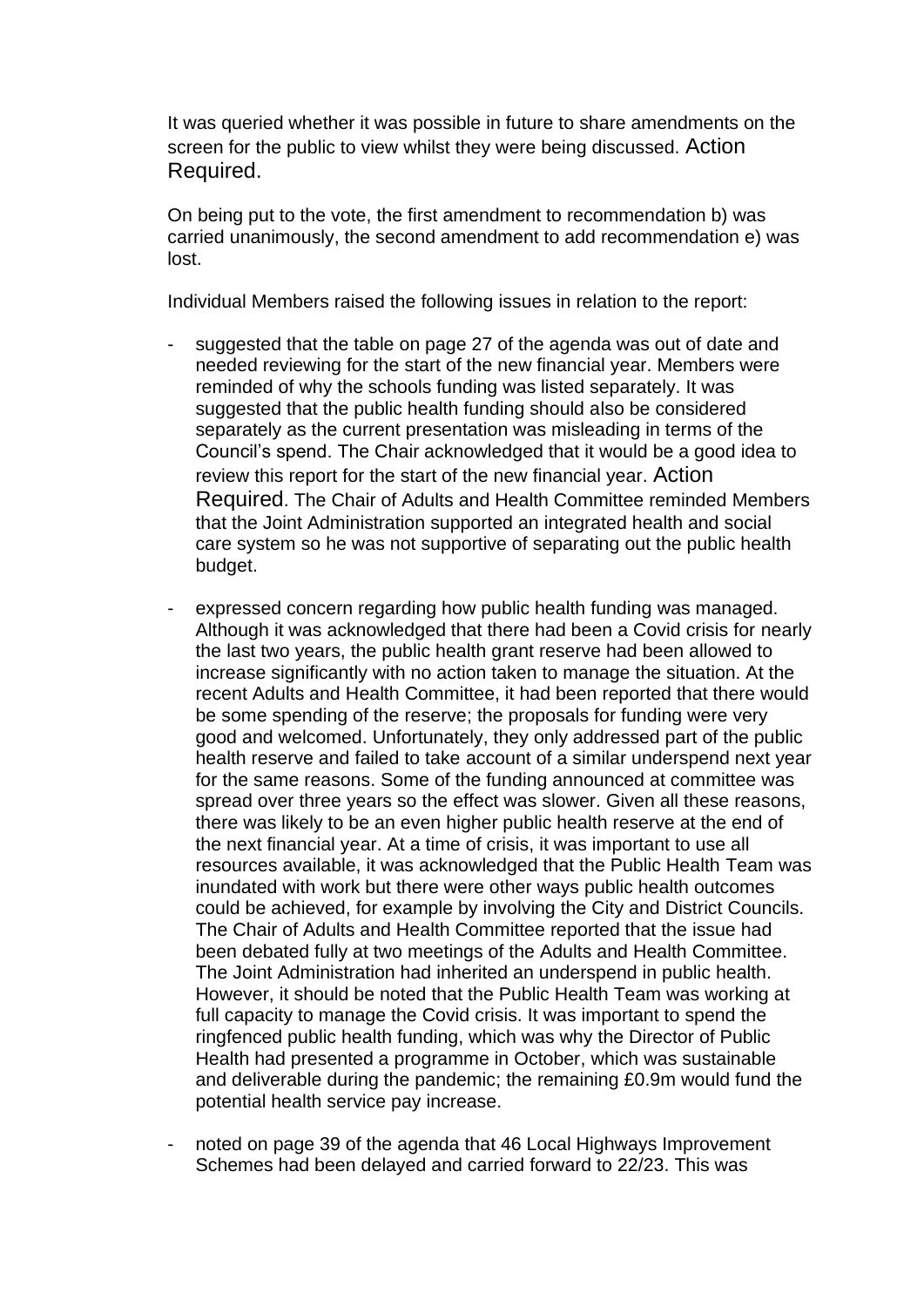primarily due to safety audits which were taking around 10-12 weeks instead of 6-8 weeks. It was queried why they were now taking so long. Attention was drawn to the fact that other delays to date were due to approval times from parish councils and had been exacerbated by project team resources. It was suggested that Local Members should be asked to encourage their parishes to accelerate the process, and more detail should be provided on project team resources. Concern was also raised regarding the fact that the Council was not invoicing parish councils promptly for work already carried out in previous years. The Chair of Highways and Transport Committee reported that the situation was complex and he would provide the Committee with a written response. He added that the significant backlog of safety audits was addressed partly in the summer. Action Required.

- highlighted an error on page 56 of the agenda relating to A/R.6.255 Children in Care – Placement composition and reduction in numbers which was on track but had a RAG rating of black, which was 100% nonachieving.
- highlighted a £300k in-year underspend for staff vacancies in the capitalisation of the Transformation Team. As no new transformation schemes had been developed since May and this funding related to monitoring, it was queried whether the same Transformation Team was required, and if the Council was recruiting to the vacant positions. The Chair commented that there would be a review of the Transformation Team. The Director of Business Improvement and Development acknowledged that the Team did often carry vacancies due to the way it was funded and the number of projects in operation. There were also five members of the Team who had been redeployed to deal with Covid related responsibilities. There was an active succession programme and the Team was always recruiting people with the right skills for the relevant pieces of transformation work. It was important to note that it was not an indication of less work as the Team could be supporting projects situated in different places.

It was resolved unanimously to:

- a) Earmark a total of £1.55m to offset one-off revenue costs related to waste diversion while plant works were carried out, as set out in section 6.1;
- b) Approve the £2m transfer to earmarked reserves for adults risks as set out in section 6.2. The reserve to be controlled and allocated by the Adults and Health committee, if needed, to specifically address unplanned for increased demographic or cost pressures. Any amounts not utilised to be returned to S&R committee for further consideration in two years' time;
- c) Note the Combined Authority funding reduction of £1.9m in line with the reduced scope of the Wisbech Town Centre Access Study scheme, as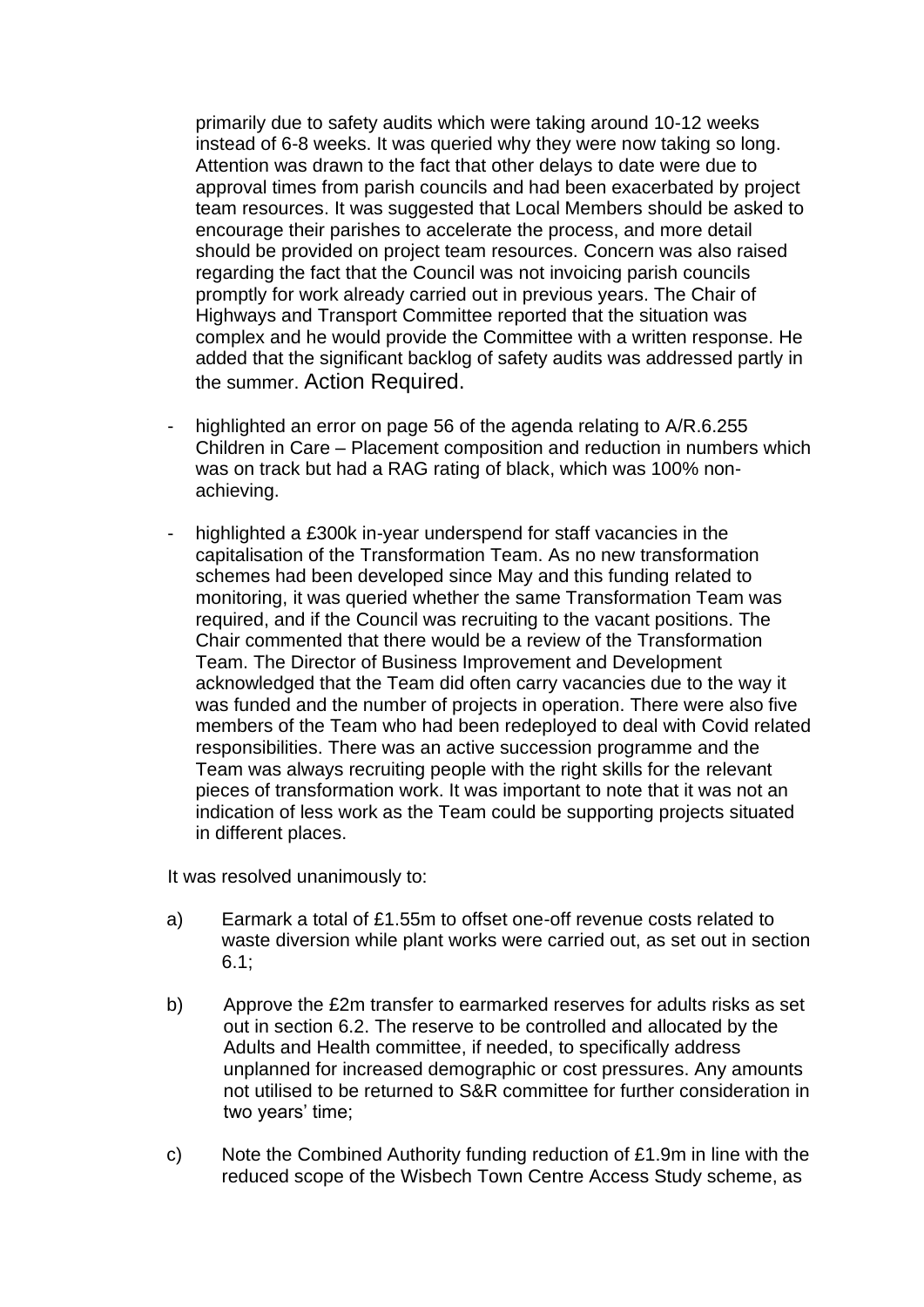set out in section 7.6; and

d) Note and comment on the Finance Monitoring Report for Corporate Services (Appendix 4).

One Member asked the Chair whether she would be prepared to review the deadline for amendments to Policy and Service Committees as some amendments were in response to officer comments on the day. The other issue was the timing of the meetings as some committees might meet just before the Strategy and Resources Committee and after the deadline for amendments to that committee. The Chair reported that she would consider it but she felt the current process was helpful and that the Chair always had flexibility. Action Required.

#### 37. Business Planning Proposals for 2022-27 – Current position

The Committee considered a report detailing the current business and budgetary planning position and estimates for 2022-27, the principal risks, contingencies and implications facing the Committee and the Council's resources, and the process and next steps for the Council in agreeing a business plan and budget for future years. Since the last meeting the uncertainties around the Covid pandemic had increased with rising prices and volatile patterns of demand in social care.

Attention was drawn to the revised budget gap of £15.2m rising to £24.4m in the following year in the table at Section 3.6. The primary means to deal with the challenges were savings, Council Tax, and the outcome of the one-year funding settlement. The settlement had been released on 16 December and officers were currently working through the detail. Attention was drawn to the assumptions and risks set out in Section 4. It was likely that the Council would need to set a one-year budget with plans for the years ahead.

Councillor Count moved an amendment to add an additional recommendation g) as follows: "Reverse out the new proposal contained on tables page 76 over the MTFS and the corresponding mirror image in the capital to "Replace highways/footways revenue investment with capital"".

The Conservative amendments for previous budgets had identified £18m a year to stop the roads deteriorating further, which had then been raised to £19m. However, it had been confirmed last year that it did not include cycleways and footpaths, which needed another £4m. A realistic four-year plan had therefore been proposed with £1m revenue and £3m capital in year one, £2m revenue and £2m capital in year two, £3m revenue and £1m capital in year three and £4m revenue in year four resulting in the base budget for maintenance being correct at the end of this period. However, this had been reversed in the report resulting in a cliff edge at year five with no plan of action. It was also not appropriate to keep capitalising a routine maintenance budget and therefore increasing debt.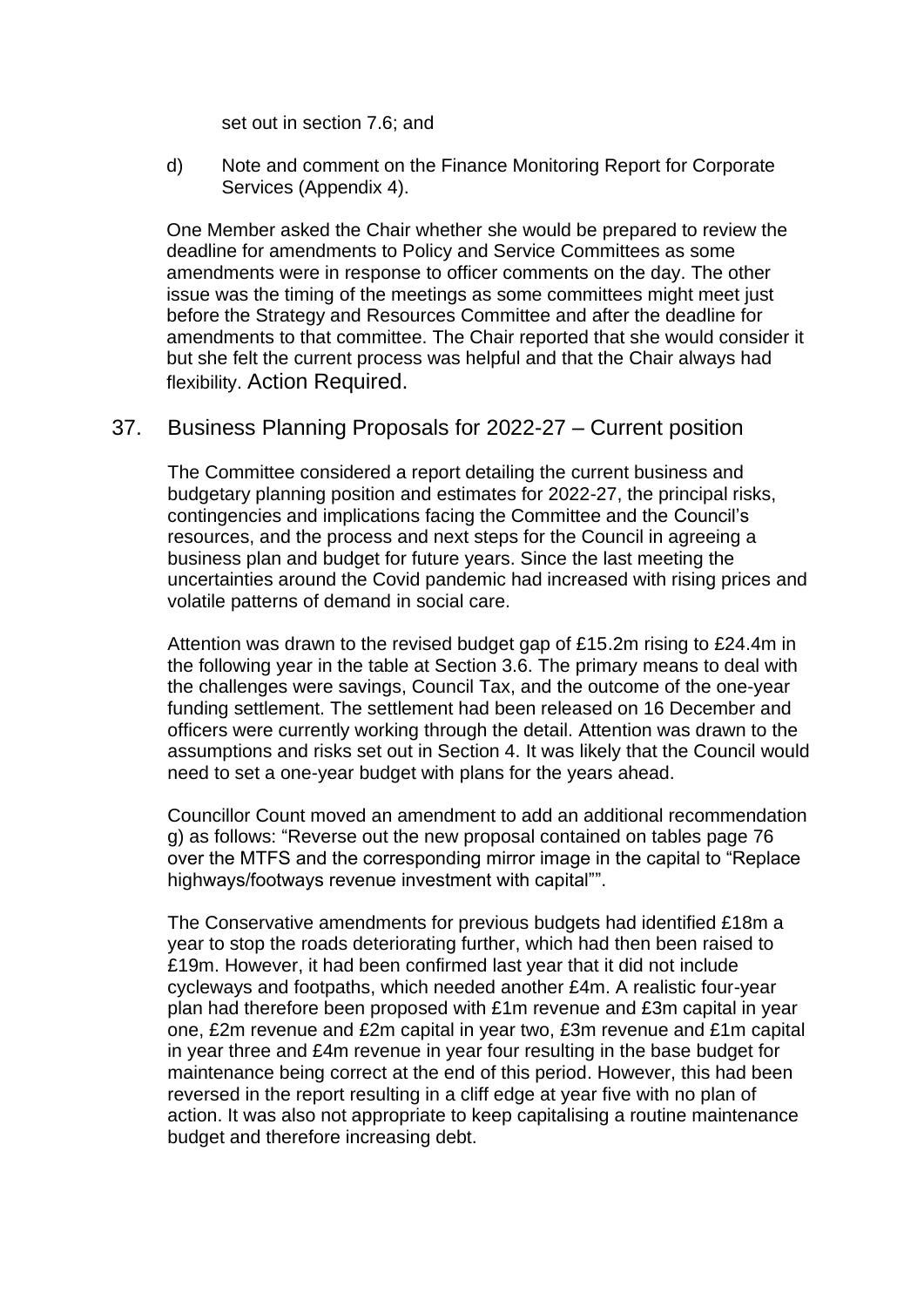The Chair of Highways and Transport Committee acknowledged the history. When the footpaths and pavements revenue investment was put in the business plan originally it was never a funded budget because there was a £22m funding shortfall so new savings were required to fund that proposal. The Joint Administration was proposing to fund this proposal with capital funding. If the Committee agreed the amendment it would create a £1.3m additional revenue pressure next year increasing to £4m per annum across the years. There should be proposals for funding changes to the revenue budget but none were included in the amendment therefore making it unworkable.

Another Member commented that the numbers for year five could be addressed as they were not as large as earlier years. Grants used for this type of work were generally capital so it was important to maintain consistency.

On being put to the vote, the amendment was lost.

One Member drew attention to the heavy reliance on reserves to balance the revenue budget. There also appeared to be no transformation, a strong reliance on Government funding, spending of Covid reserves, and the Minimum Revenue Provision Fund, which was lacking in information at this stage. Attention was also drawn to Section 3.5 of the report, which set out the deployment of the Coronavirus Fund of £20m. It was proposed to deploy this funding over the MTFS period and the phased deployment of the reserve was shown in the table at 3.6. The same Member commented that there was a £12m shortfall in the reserve figure shown demonstrating a lack of transparency.

The Chief Finance Officer emphasised the uncertainty of the spending from now to year end on the pandemic so it was important to retain some flexibility. The information was already in the MTFS documents and it would be presented clearly in the report to committee in January. The Chair added that there was no intention to keep anything hidden and any unclear language would be reviewed.

It was resolved unanimous to:

- a) Note the progress made to date and next steps required to develop the business plan for 2022-2027
- b) Note the budget and savings proposals that were within the remit of the Committee as part of consideration of the Council's overall Business Plan
- c) Note the changes to the capital programme that were within the remit of the Committee as part of consideration of the Council's overall Business Plan
- d) Note the draft Medium Term Financial Strategy for 2022/23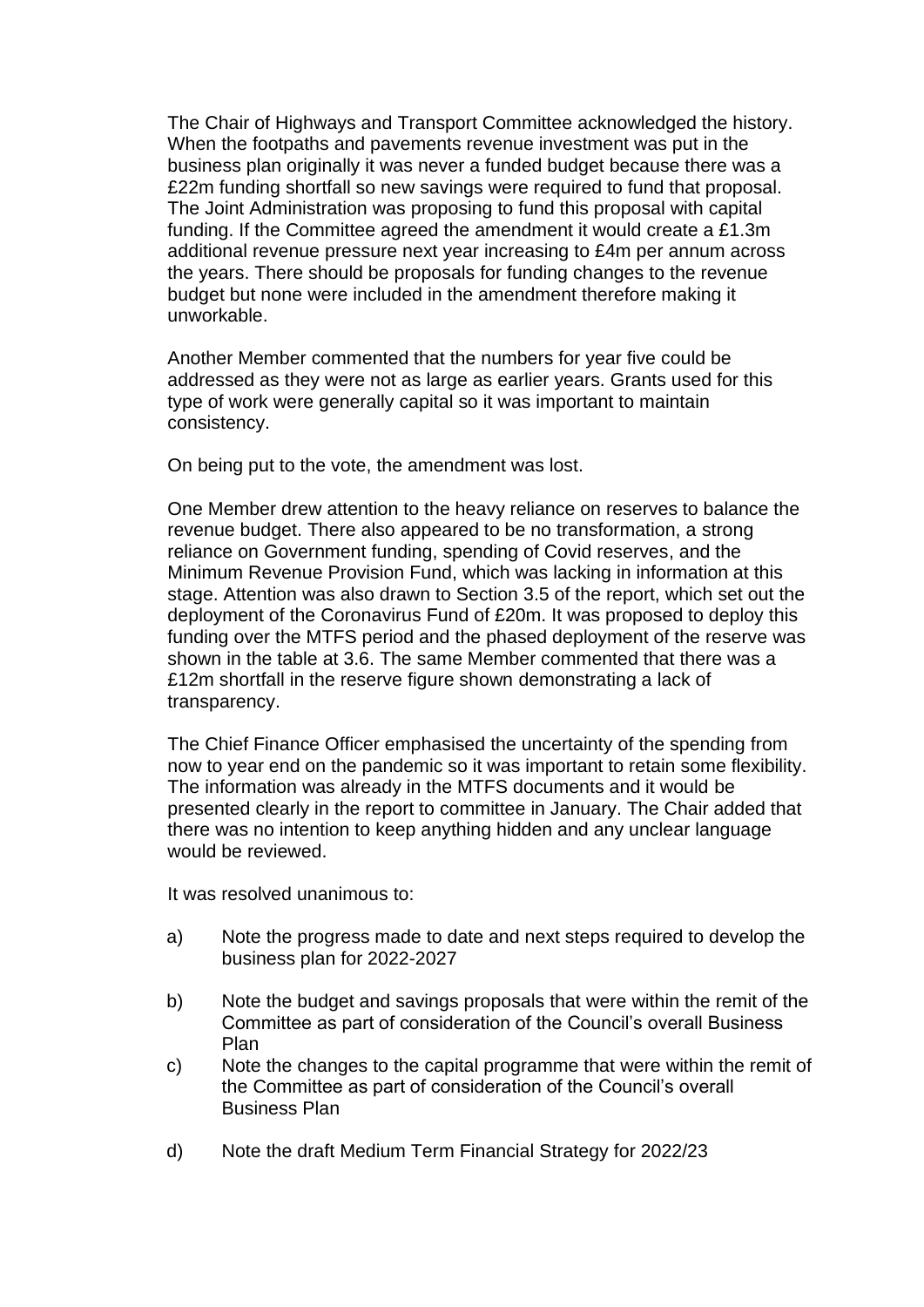- e) Note the draft Capital Strategy for 2022/23
- f) Note the draft Treasury Management Strategy for 2022/23

# 38. Treasury Management Report – Quarter Two Update 2021-22

The Committee considered the Treasury Management Quarter Two report for 2021/22 to enable it to supervise the Council's treasury management, and ensure that public money across the Council's cashflows, borrowing and investments was utilised and deployed effectively and in compliance with the Treasury Management Strategy. It was noted that the increase in the bank rate on 16 December was generally priced in for much of this quarter's activity. However, it was likely that there would be further bank rate rises later this financial year.

It was resolved unanimously to note the Treasury Management Quarter Two Report for 2021/22 and forward to Full Council to note.

## 39. Corporate Services Performance Report Quarter 2 2021-22

The Committee was provided with an overview of the proposed performance reporting protocol, a renewed Key Performance Indicator (KPI) list and a quarterly performance report for Corporate Services.

One Member welcomed the report but queried what was happening from an external communications perspective in relation to coverage on F20 lobbying. The Chief Finance Officer reported that the Government had not adopted F20's recommendations per capital flooring. However, there was the opportunity, as it was a one-year settlement, to lobby for that as part of a fair funding review, which would be launched in 2022.

The same Member highlighted the effort the previous administration had made to lobby the government for fairer funding. However, several authorities who were part of the F20 group had instigated significant media coverage but this did not appear to be the case for Cambridgeshire. It was therefore important that the Council utilised the F20 resources fully to get press statements out. The Director of Customer and Digital Services agreed to investigate. Action required.

The Chair reported that she had raised the issue with the Secretary of State for Levelling Up, Housing and Communities at the recent CCN conference in the context of broader funding and Special Education Needs and Disability funding. The Council was continuing to lobby government for fairer funding.

It was resolved unanimously to:

a) Review and approve the proposed performance reporting protocol for Corporate Services set out in Section 2 of the report.